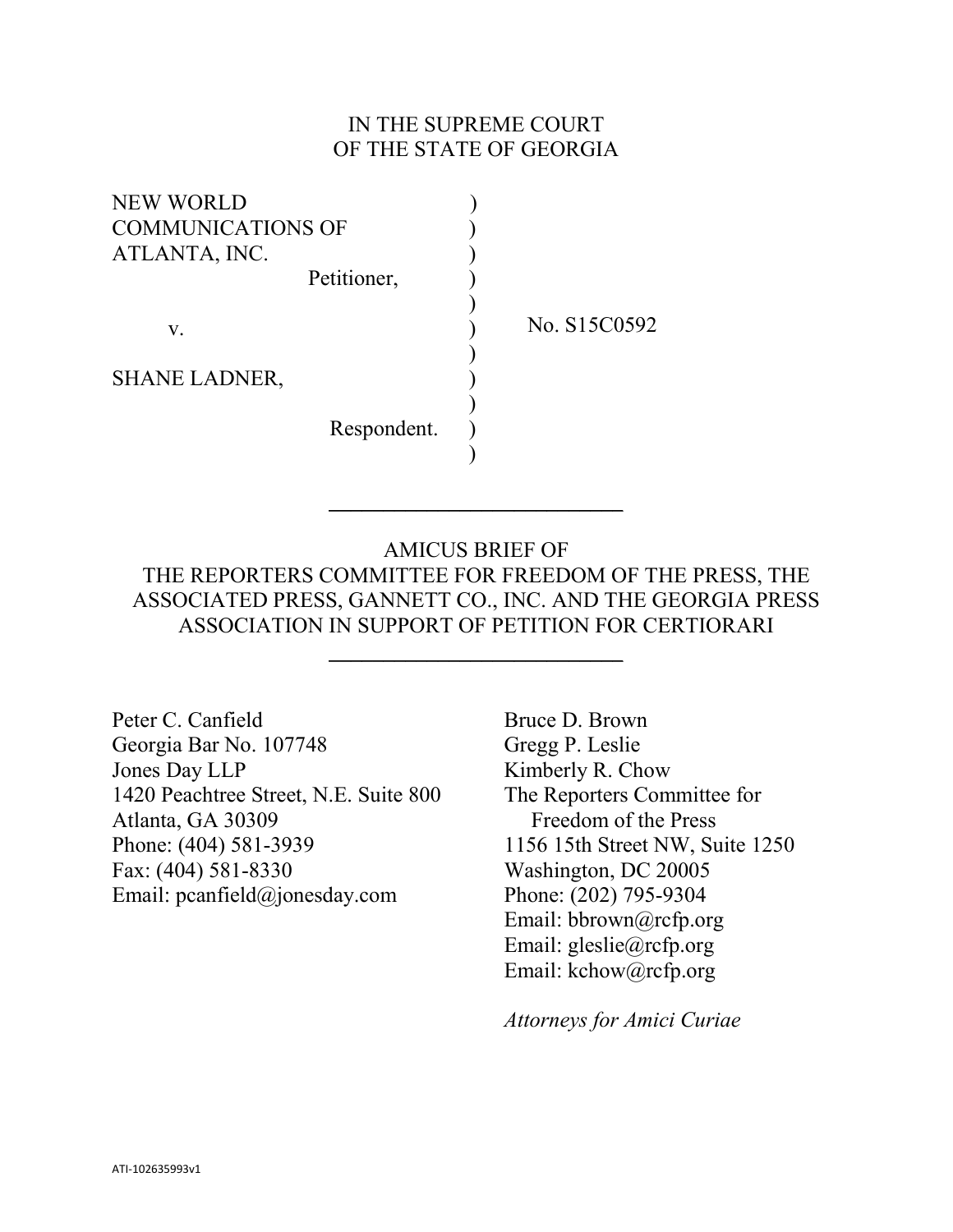#### **I. INTRODUCTION**

Pursuant to Rule 23, the Reporters Committee for Freedom of the Press and three other *amici* ("*Amici*") respectfully file this amicus brief in support of Petitioner New World Communications of Atlanta, Inc.'s ("Petitioner") Petition for Writ of Certiorari. Respondent Shane Ladner ("Respondent") sued Petitioner's local news station, FOX 5, for defamation in response to news reports FOX 5 produced and broadcast regarding Respondent. The reports examined the civil lawsuit Respondent filed following a devastating accident during a wounded veterans parade, and continued by covering the law enforcement investigation of Respondent for allegedly lying about having been awarded a Purple Heart. Respondent was subsequently indicted for those alleged falsehoods. *Amici* reference and incorporate herein the Statement of Background Facts as set forth in the pleadings of the Petitioner.

The Supreme Court should accept this case for review to clarify the scope of the protections provided by the Georgia anti-SLAPP law, O.C.G.A. § 9-11-11.1. The anti-SLAPP law is a critical component of Georgia's First Amendment protections for speech in the public interest. The trial court applied an unduly narrow interpretation of the statute's protection for statements "made in connection with an issue under consideration or review by a legislative, executive, or judicial body, or any other official proceeding authorized by law." O.C.G.A. § 9-11-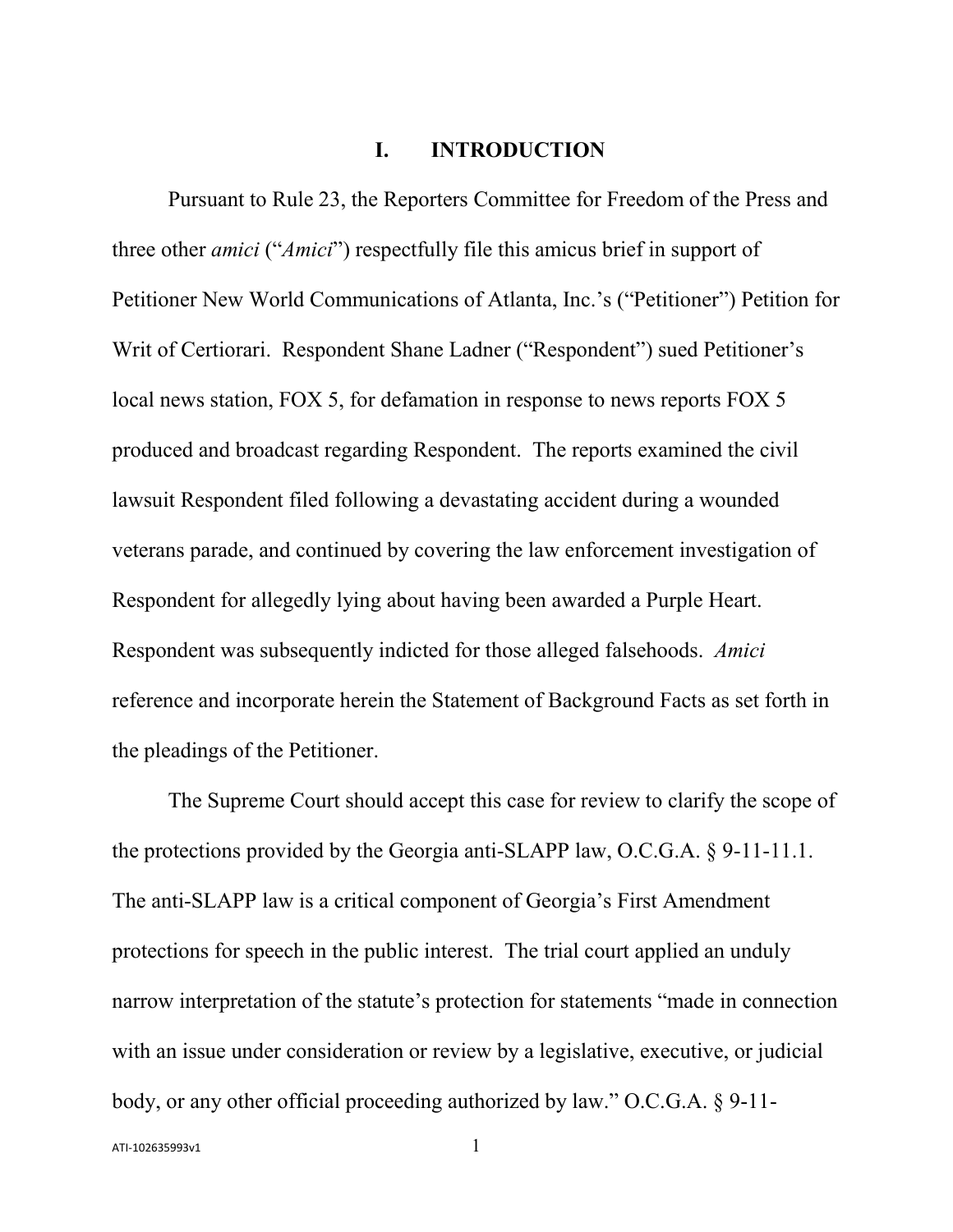11.1(c). *Amici* urge the Supreme Court to hold that media reports discussing official proceedings are protected under the statute as they are statements made in connection with the proceedings. The First Amendment values that underlie the anti-SLAPP law warrant this result.

#### **II. STATEMENT OF INTEREST**

The Reporters Committee for Freedom of the Press ("RCFP") is a voluntary, unincorporated association of reporters and editors that works to defend the First Amendment rights and freedom of information interests of the news media. RCFP has provided representation, guidance and research in First Amendment and Freedom of Information Act litigation since 1970. RCFP has a strong interest in ensuring that anti-SLAPP statutes like the one at issue in this case serve their objective of providing journalists, publishers and others with an immediate means to dispose of lawsuits brought to chill speech about matters of public interest and concern.

The Associated Press ("AP") is a news cooperative organized under the Notfor-Profit Corporation Law of New York, and owned by its 1,500 U.S. newspaper members. The AP's members and subscribers include the nation's newspapers, magazines, broadcasters, cable news services and Internet content providers. The AP operates from 300 locations in more than 100 countries. On any given day, AP's content can reach more than half of the world's population.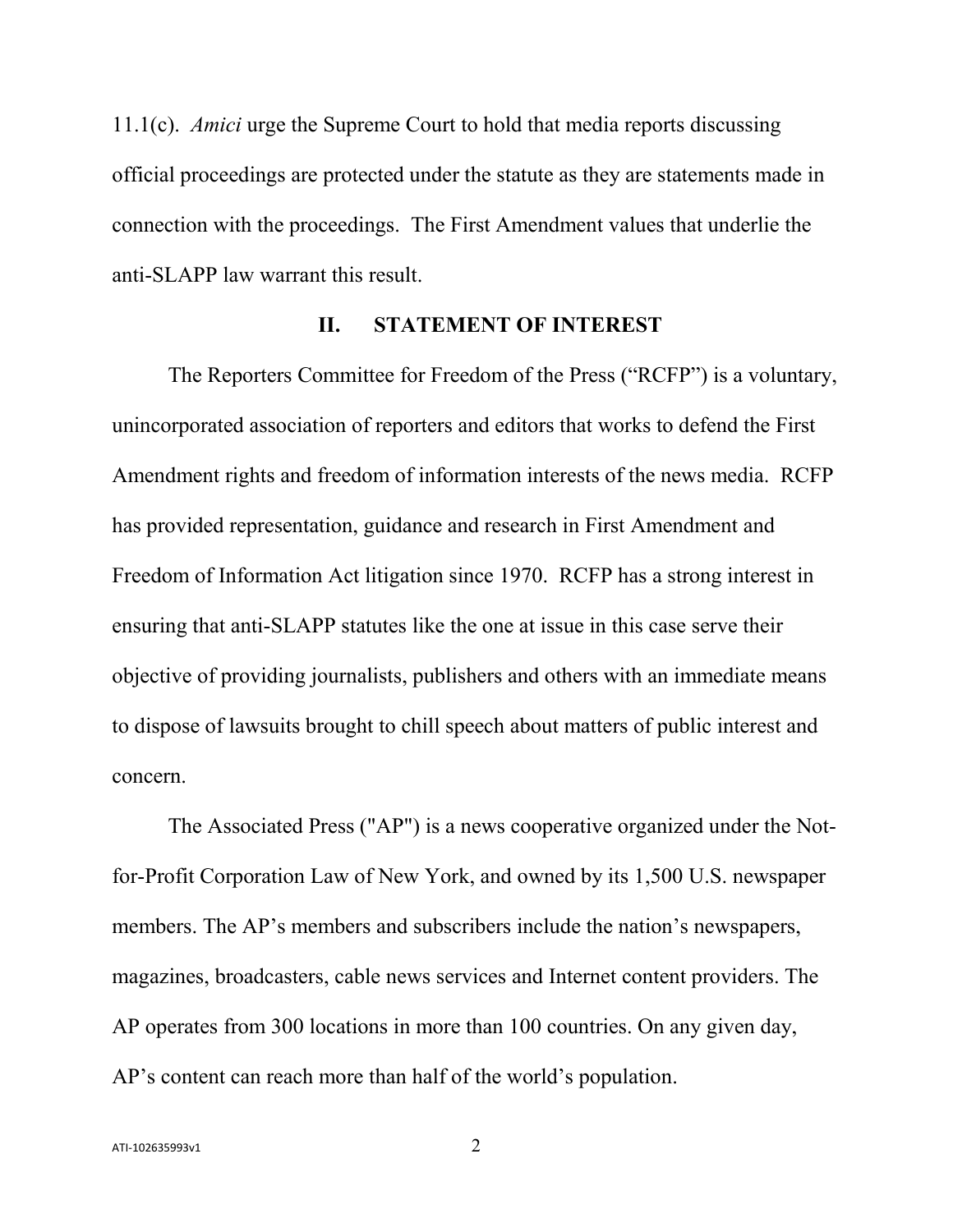Gannett Co., Inc. is an international news and information company that publishes more than 80 daily newspapers in the United States – including *USA TODAY* – which reach 11.6 million readers daily. The company's broadcasting portfolio includes more than 40 TV stations, including WXIA-TV in Atlanta, reaching approximately one-third of all television households in America. Each of Gannett's daily newspapers and TV stations operates Internet sites offering news and advertising that is customized for the market served and integrated with its publishing or broadcasting operations.

The Georgia Press Association ("GPA") is a nonprofit trade association composed of 139 daily and weekly newspapers throughout the State of Georgia. A primary goal of the GPA is to protect, promote, foster and advance free expression and open government in Georgia. One way in which this is accomplished is to advocate for Georgia's statutory protections for free speech. While the GPA is an organization of newspapers, it joins this brief for the benefit of all Georgians who are served by free and responsible journalism.

#### **III. ARGUMENT**

## **A. The Supreme Court Should Accept Review of This Case to Clarify An Important Area of the Law**

The phenomenon of "strategic lawsuits against public participation" ("SLAPPs") was first identified by two University of Denver professors in a series of articles in the 1980s and early 1990s. The term is a moniker for any "attempt[]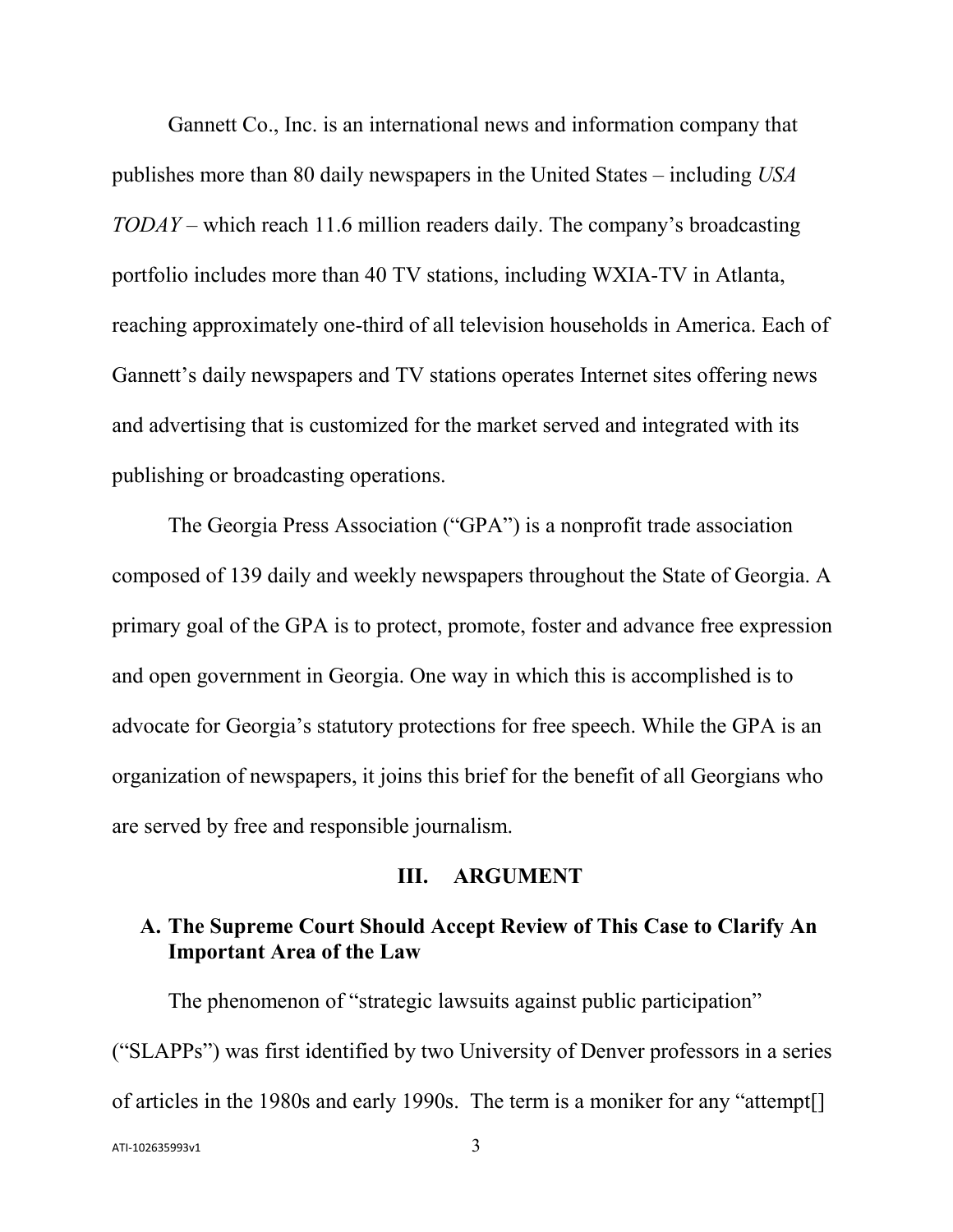to use civil tort action to stifle political expression." George W. Pring & Penelope Canan, *Strategic Lawsuits Against Public Participation*, 35 SOC. PROBS. 506, 506- 507 (1988) (conducting a study of attempts to use civil tort actions to stifle political activity). A SLAPP may come in the guise of any number of different causes of action, as "the traditional language of tort claims camouflages them among the hundreds of thousands of civil cases<sup>"[1](#page-4-0)</sup> brought annually in American courts. *Id.* at 507. All SLAPPs share a common feature, however, in that they are intended to chill constitutionally protected speech and petition activity. *See* Carson Barylak, Note, *Reducing Uncertainty in Anti-SLAPP Protection*, 71 OHIO ST. L.J. 845, 846-47 (2010).

A SLAPP plaintiff typically does not seek to have legitimate rights vindicated by a court, but rather to intimidate speakers and bury defendants under the weight of litigation expenses, removing them from the public debate. *See supra SLAPPs: An Introduction* at 939-944. Indeed, SLAPPs are rarely victorious and usually dismissed, but they achieve the plaintiff's goal of chilling citizen involvement and public participation in government. *Id.* at 944.

l

<span id="page-4-0"></span><sup>1</sup> Pring and Canan identified a number of torts which often serve as vehicles of SLAPPs. These include, among others, libel, interference with business or contract, malicious prosecution, conspiracy, nuisance, and invasion of privacy. *See* George W. Pring & Penelope Canan, *Strategic Lawsuits Against Public Participation ("SLAPPs"): An Introduction for Bench, Bar and Bystanders*, 12 BRIDGEPORT L REV. 937, 947-48 (1992) (*hereinafter SLAPPs: An Introduction*).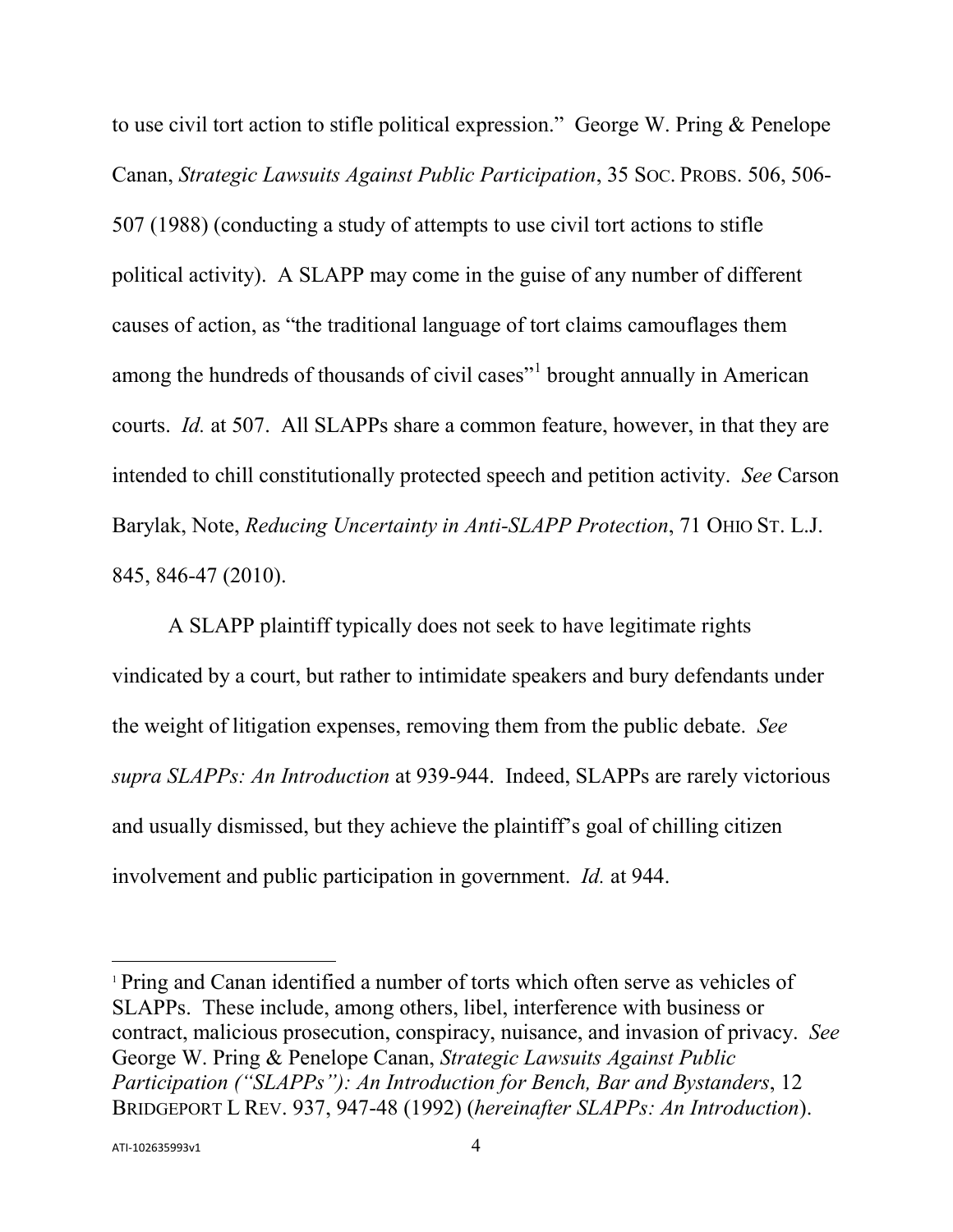Twenty-eight states, along with the District of Columbia and the U.S.

territory of Guam, have some form of anti-SLAPP legislation.<sup>[2](#page-5-0)</sup> These statutes all rely on the central premise espoused by the U.S. Supreme Court of the "profound national commitment to the principle that debate on public issues should be uninhibited, robust, and wide-open." *New York Times Co. v. Sullivan*, 376 U.S. 254, 270 (1964). In the same seminal opinion, the Court pointed to the dangers to free speech that can result when speakers are deterred from engaging with

 $\overline{\phantom{a}}$ 

<span id="page-5-0"></span><sup>2</sup> *See* Ariz. Rev. Stat. Ann. §§ 12-751–12-752 (LexisNexis 2014); Ark. Code Ann. §§ 16-63-501–16-63-508 (2014); Cal. Civ. Proc. Code § 425.16 (Deering 2014); Del. Code Ann. tit. 10, §§ 8136-8138 (2014); D.C. Code § 16-5501 (2014); Fla. Stat. Ann. §§ 720.304(4), 768.295 (LexisNexis 2014); Ga. Code Ann. §§ 9-11- 11.1, 51-5-7(4) (2014); Guam Code Ann. tit. 7 §§17101–17109 (2014); Haw. Rev. Stat. §§ 634F-1–634F-4 (LexisNexis 2014); 735 Ill. Comp. Stat. Ann. 110/15– 110/25 (LexisNexis 2014); Ind. Code Ann. §§34-7-7-1–34-7-7-10 (LexisNexis 2014); La. Code Civ. Proc. Ann. art. 971 (2013); Me. Rev. Stat. Ann. tit. 14, §556 (2014); Md. Code Ann., Cts. & Jud. Proc. § 5-807 (LexisNexis 2014); Mass. Gen. Laws Ann. ch. 231, § 59H (LexisNexis 2014); Minn. Stat. Ann. §§ 554.01–554.05 (2014); Mo. Ann. Stat. § 537.528 (2014); Neb. Rev. Stat. Ann. §§ 25-21, 241–25- 21, 246 (2014); Nev. Rev. Stat. Ann. §§ 41.637, 41.650–41.670 (LexisNexis 2013); N.M. Stat. Ann. §38-2-9.1 (LexisNexis 2014); N.Y. Civ. Rights Law §§70 a, 76-a (Consol. 2014); N.Y. C.P.L.R. 3211(g) (Consol. 2014); Okla. Stat. Ann. tit. 12, §1443.1 (West 2013); Or. Rev. Stat. Ann. §§31.150–31.155 (West 2014); 27 Pa. Cons. Stat. Ann. §§7707, 8301–8303 (West 2014); R.I. Gen. Laws Ann. §§ 9- 33-1–9-33-4 (West 2014); Tenn. Code Ann. §§4-21-1001–4-21-1004 (2014); Tex. Civ. Prac. & Rem. Code Ann. §§27.001–27.011 (Vernon 2013); Utah Code Ann. §§78B-6-1401–78B-6-1405 (LexisNexis 2014); Vt. Stat. Ann. tit. 12, §1041 (2014); Wash. Rev. Code Ann. §§ 4.24.510–4.24.525 (LexisNexis 2014). In addition, anti-SLAPP bills were introduced in the Michigan and North Carolina legislatures and the U.S. Congress in recent legislative sessions, but none has become law. *See* Citizen Participation Act, H.R. 746, 2011-2012 Leg., Reg. Sess. (N.C. 2011); Citizen Participation Act of 2009, H.R. 4364, 111th Cong. (2009); H.R. 5036, 95th Leg., Reg. Sess. (Mich. 2009).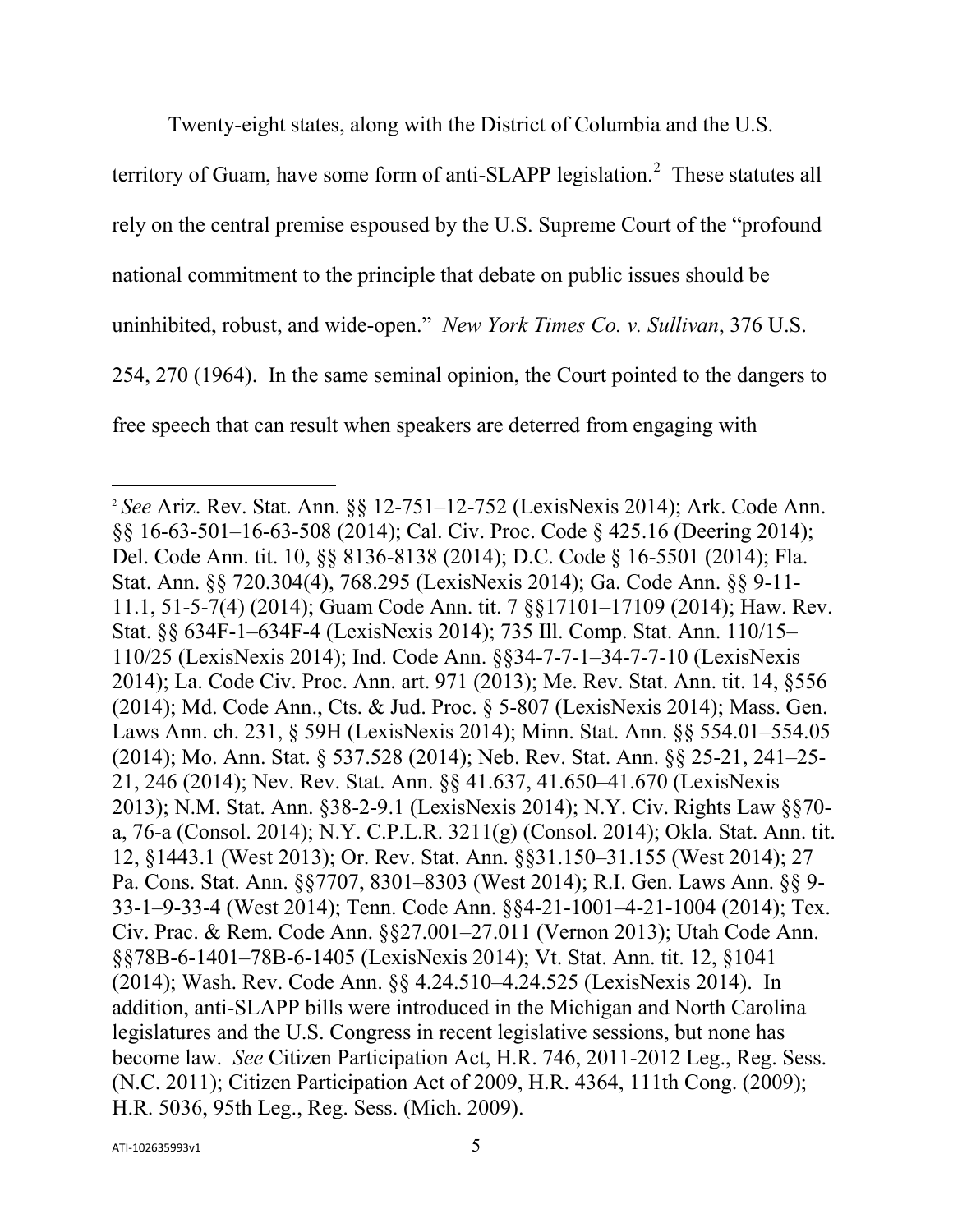controversial issues for fear of the cost of litigation. This "self-censorship" occurs when "would-be critics of official conduct [] [are] deterred from voicing their criticism, even though it is believed to be true and even though it is in fact true, because of doubt whether it can be proved in court or fear of the expense of having to do so." *Id*. at 279.

It is that commitment to examination of official conduct that is at the heart of anti-SLAPP statutes, including Georgia's law. By its express terms, O.G.C.A. § 9-11-11.1 applies to statements made in connection with issues under consideration by official bodies or any other official proceedings, thus protecting discussion of official conduct from meritless suits designed to silence that important category of speech.

Given the critical importance that courts and legislatures have assigned to the right to petition, it is clear that the right should not be unduly narrowed. As regular commentators on official proceedings, members of the news media have a great interest in a clarification of the law that will recognize their importance to the process of examining government action and informing the citizenry of the results of that scrutiny. Members of the public, who share in the right to petition the government, will also benefit greatly from such a clarification. The role that the media plays in informing the public of government actions is critical in enabling those petitions in the first place.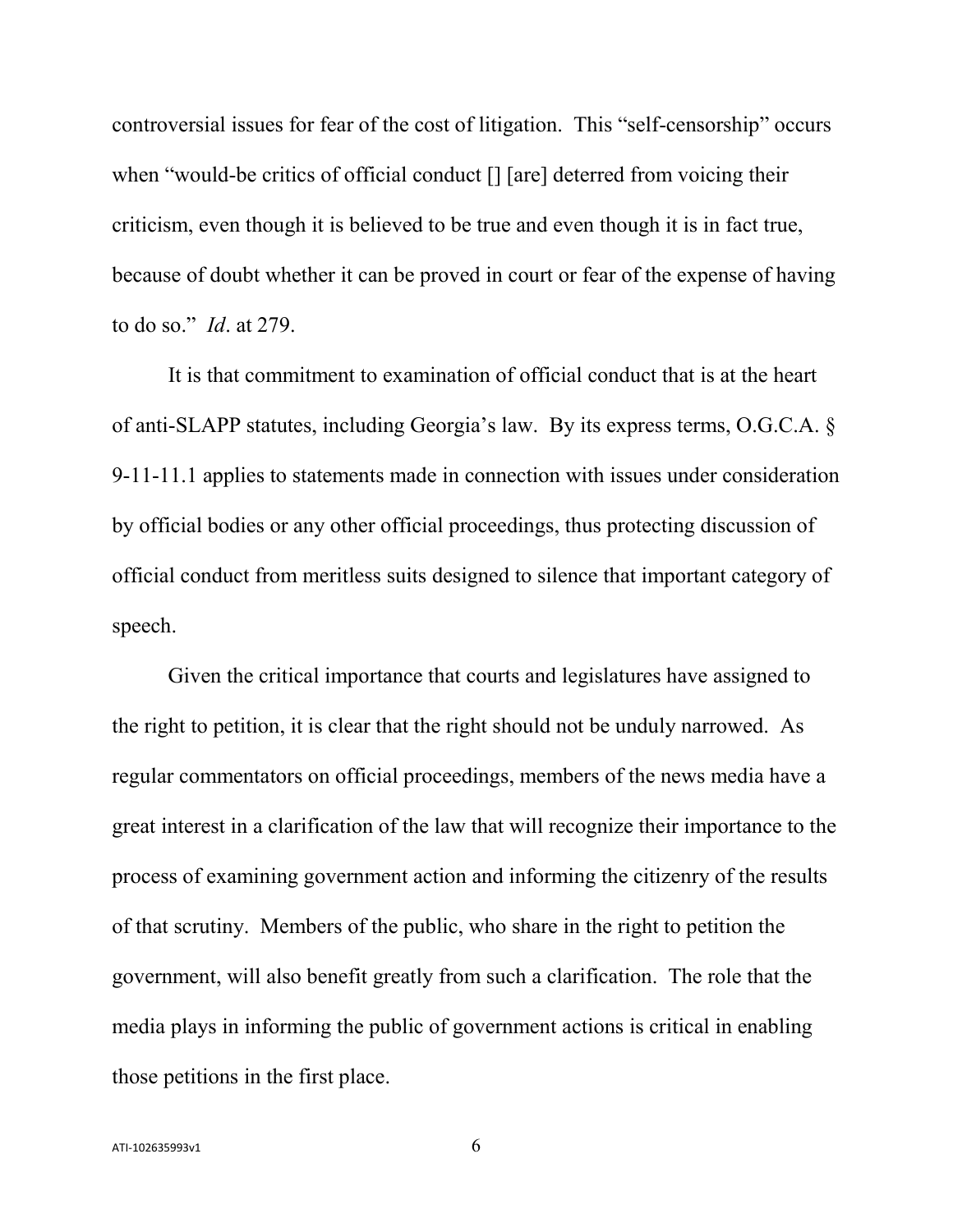The Supreme Court must accept this significant case and make an important area of the law clear. Failing to engage with the fundamental rights at issue in this petition would result in a serious threat to freedom of speech and the press in Georgia.

### **B. The Georgia Anti-SLAPP Statute, O.C.G.A.** § **9-11-11.1, Protects Media Reports In Connection With Official Proceedings**

News reports in connection with official proceedings, including Petitioner's news reports regarding the Respondent, conducted by local station FOX 5, are emphatically within the ambit of the Georgia anti-SLAPP statute and the trial court's refusal to so recognize demonstrates the need for this Court to intervene and so rule. FOX 5 reports covered official proceedings and issues under review by government agencies. The official proceedings include Respondent's civil lawsuit following the parade accident and the arrest and indictment of Respondent for allegedly lying about receiving a Purple Heart. The issues under review by government agencies include the Armed Forces' search for records of the Purple Heart and the district attorney and sheriff's office investigations of Respondent for allegedly lying about receiving a Purple Heart.

O.C.G.A. § 9-11-11.1 clearly spells out what is required for protection: that the statements be made "in connection with" official proceedings. O.C.G.A. § 9- 11-11.1(c). Contrary to the trial court's interpretation, there is no requirement that the speech also be a petition to the government to act and not merely incidental to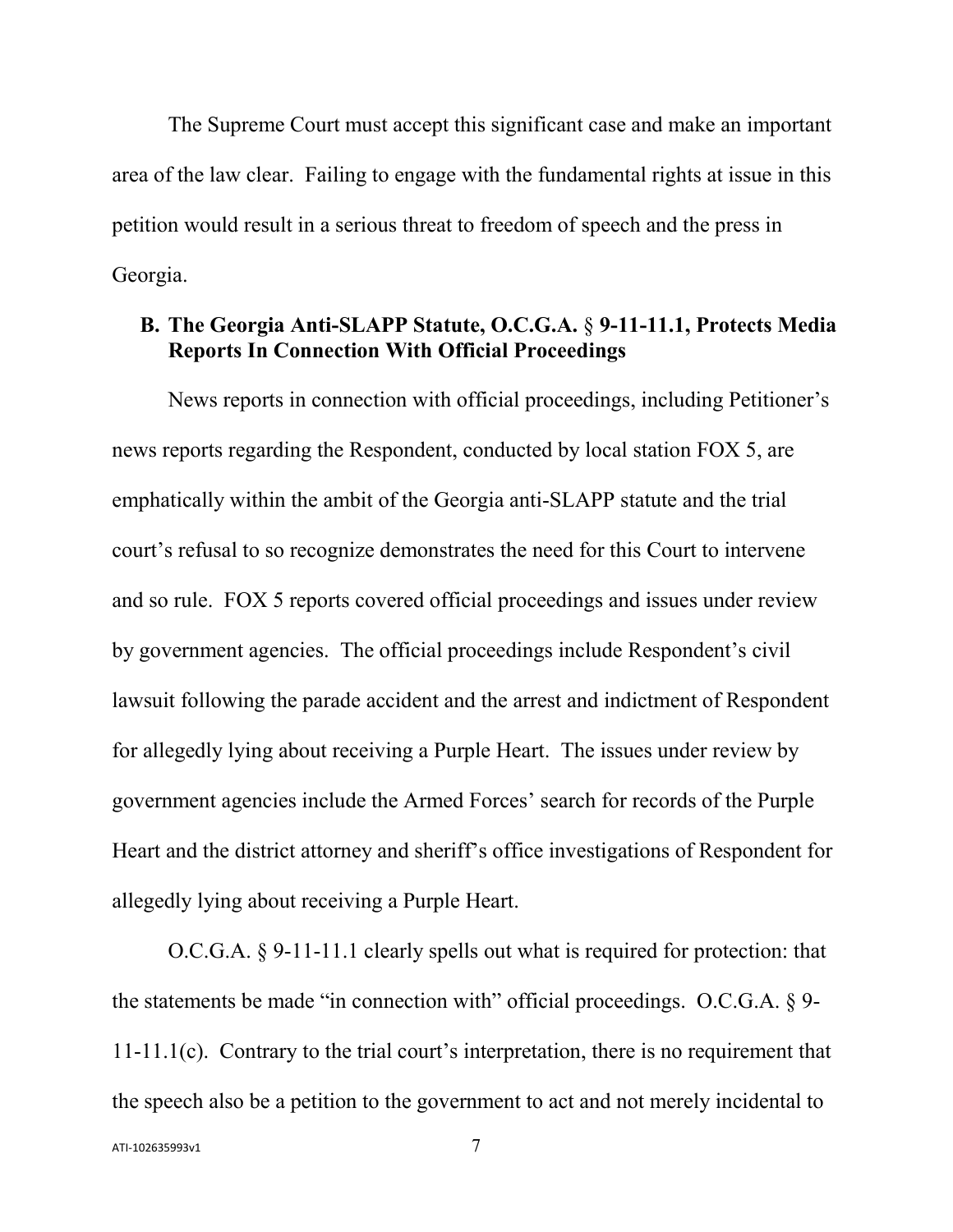the official proceedings. Nor is there discussion of whether "sensationalistic" speech is protected or not. For the trial court to overlay such *ipse dixit* limitations on a statute plainly designed to afford broad and significant protection for speech *in connection with* official proceedings is clearly contrary to the statutory language and intent. This Court itself recognized the expansive principles that provide the foundation of the law, explaining that its purposes "are to encourage citizen participation in matters of public significance through the exercise of the right of free speech and the right to petition the government for redress of grievances, and to prevent their valid exercise from being chilled through abuse of the judicial process." *Atlanta Humane Soc'y v. Harkins*, 278 Ga. 451 (2004). There is nothing in the statute to indicate that the media's exercise of free speech in reporting on and examining government conduct in the interest of holding official processes accountable is in any way less protected than the free speech exercised by the citizen petitioners. Consequently, FOX 5's reports on the official proceedings and investigations concerning Respondent should clearly fall under the ambit of the statute as statements in connection with the proceedings.

The trial court's decision to engraft additional non-statutory requirements for obtaining protection under the anti-SLAPP statute is especially troubling because of its assumption that trial courts have some sort of free rein under the statute to decide which speech to protect from chilling litigation and which to expose based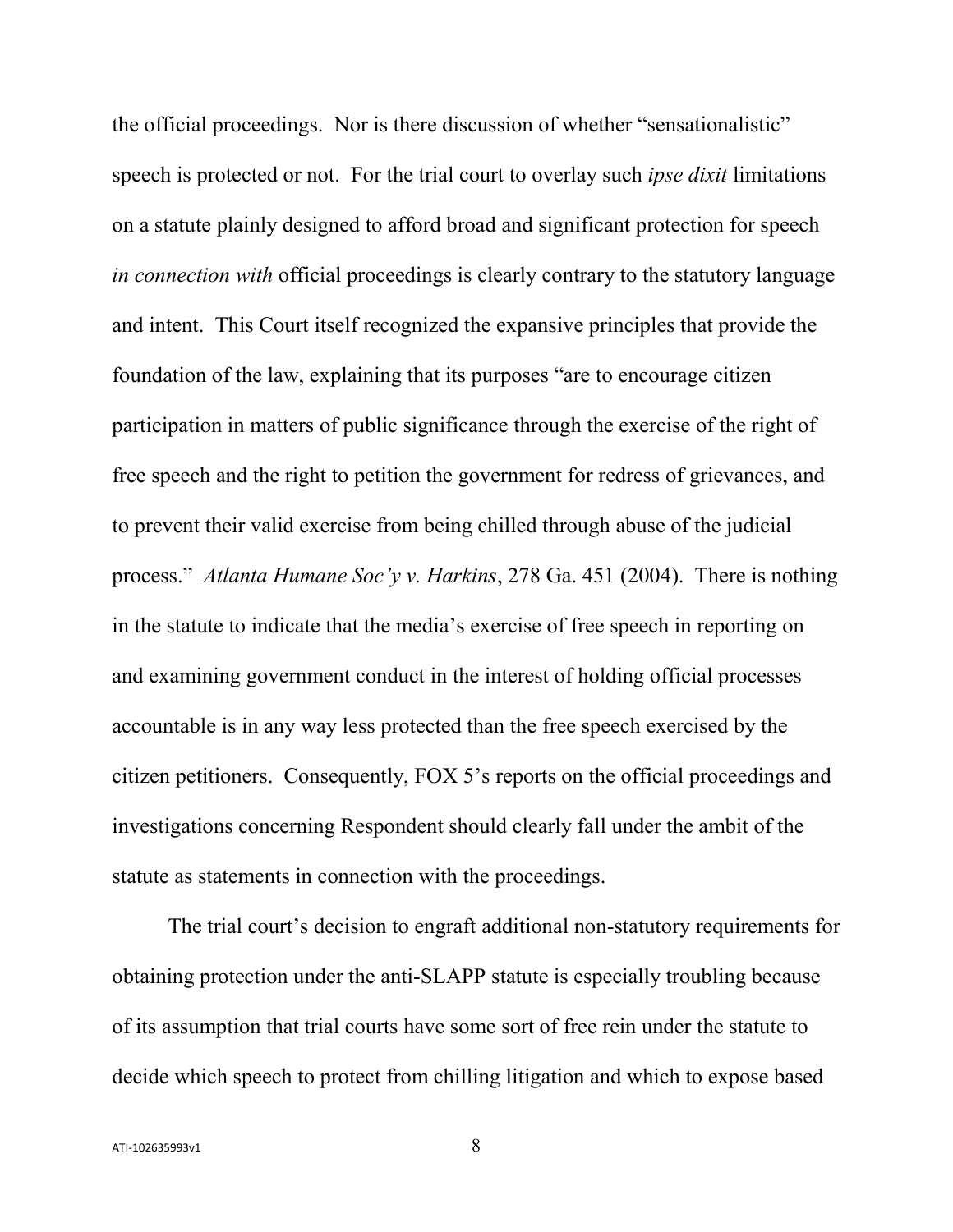on their own personal editorial preferences. That itself raises constitutional issues. *See generally Miami Herald Pub. Co. v. Tornillo*, 418 U.S. 241, 258 (1974) ("The choice of material to go into a newspaper, and the decisions made as to limitations on the size and content of the paper, and treatment of public issues and public officials -- whether fair or unfair -- constitute the exercise of editorial control and judgment. It has yet to be demonstrated how governmental regulation of this crucial process can be exercised consistent with First Amendment guarantees of a free press as they have evolved to this time.") Without confirmation from the Supreme Court that the text of the statute should not be construed as more restrictive, targets of potential SLAPP suits will face uncertainty about their rights and will be further deterred from speaking out on matters of public importance.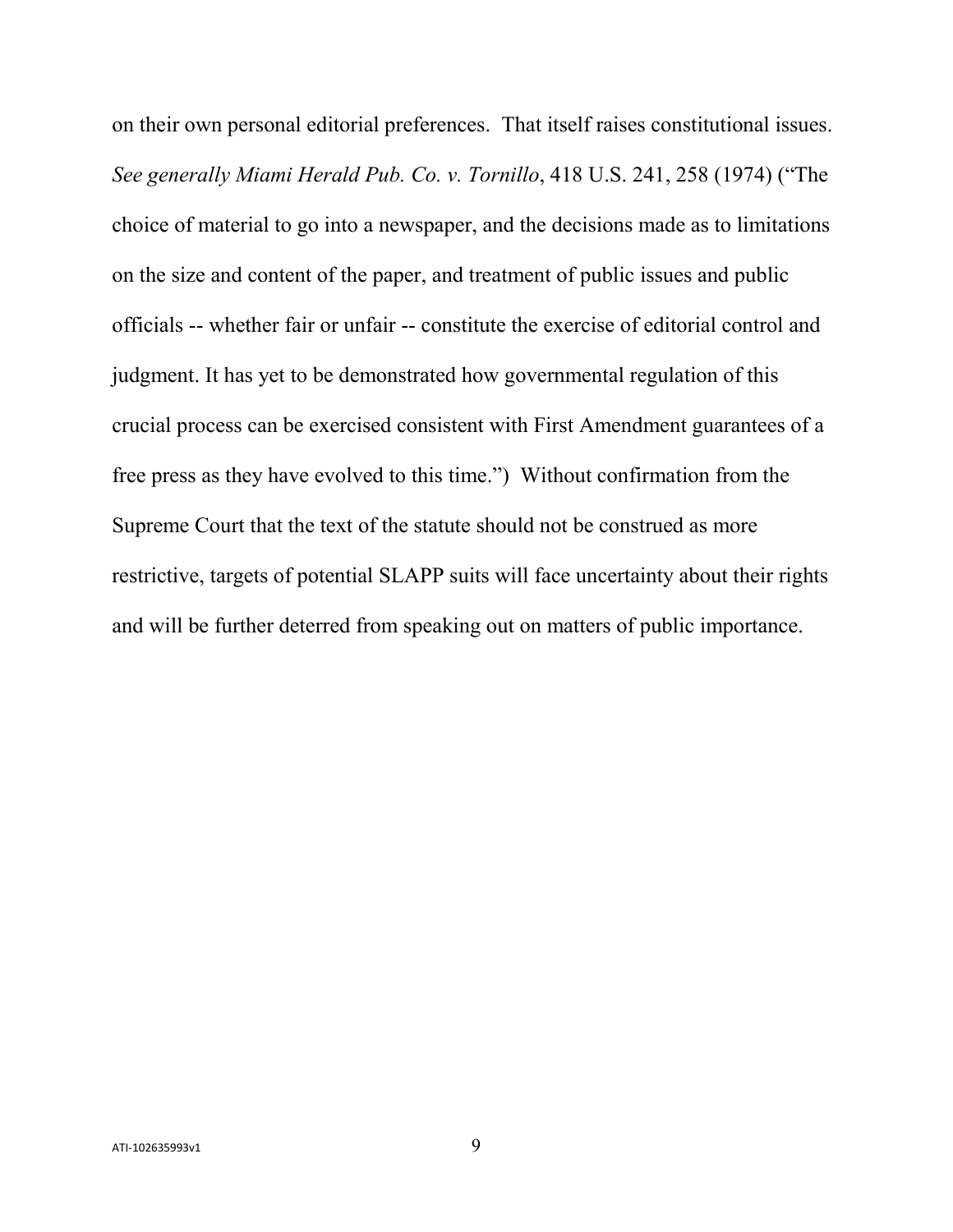# **IV. CONCLUSION**

For the preceding reasons, *Amici* respectfully request that the Court grant

Petitioner's Petition for Certiorari.

Respectfully submitted this 2nd day of February, 2015.

/s/ Peter C. Canfield Peter C. Canfield Georgia Bar No. 107748 Attorney for *Amici* Reporters Committee for Freedom of the Press et al.

Jones Day LLP 1420 Peachtree Street, N.E. Suite 800 Atlanta, GA 30309 Phone: (404) 581-3939 Fax: (404) 581-8330 Email: pcanfield@jonesday.com